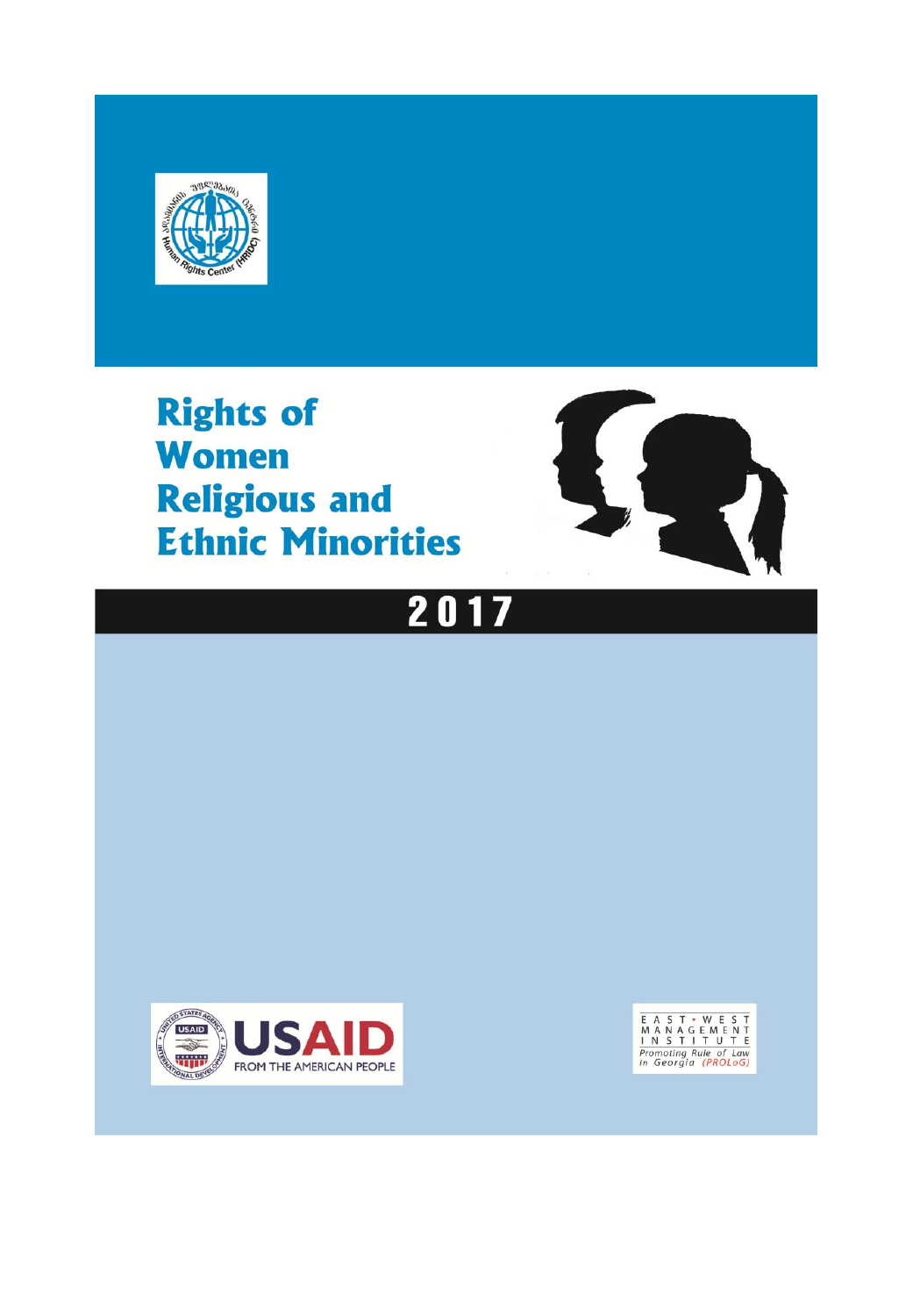# **RIGHTS OF WOMEN,**

# **RELIGIOUS AND ETHNIC MINORITIES**

*Kvemo Kartli, Kakheti*



2017 Tbilisi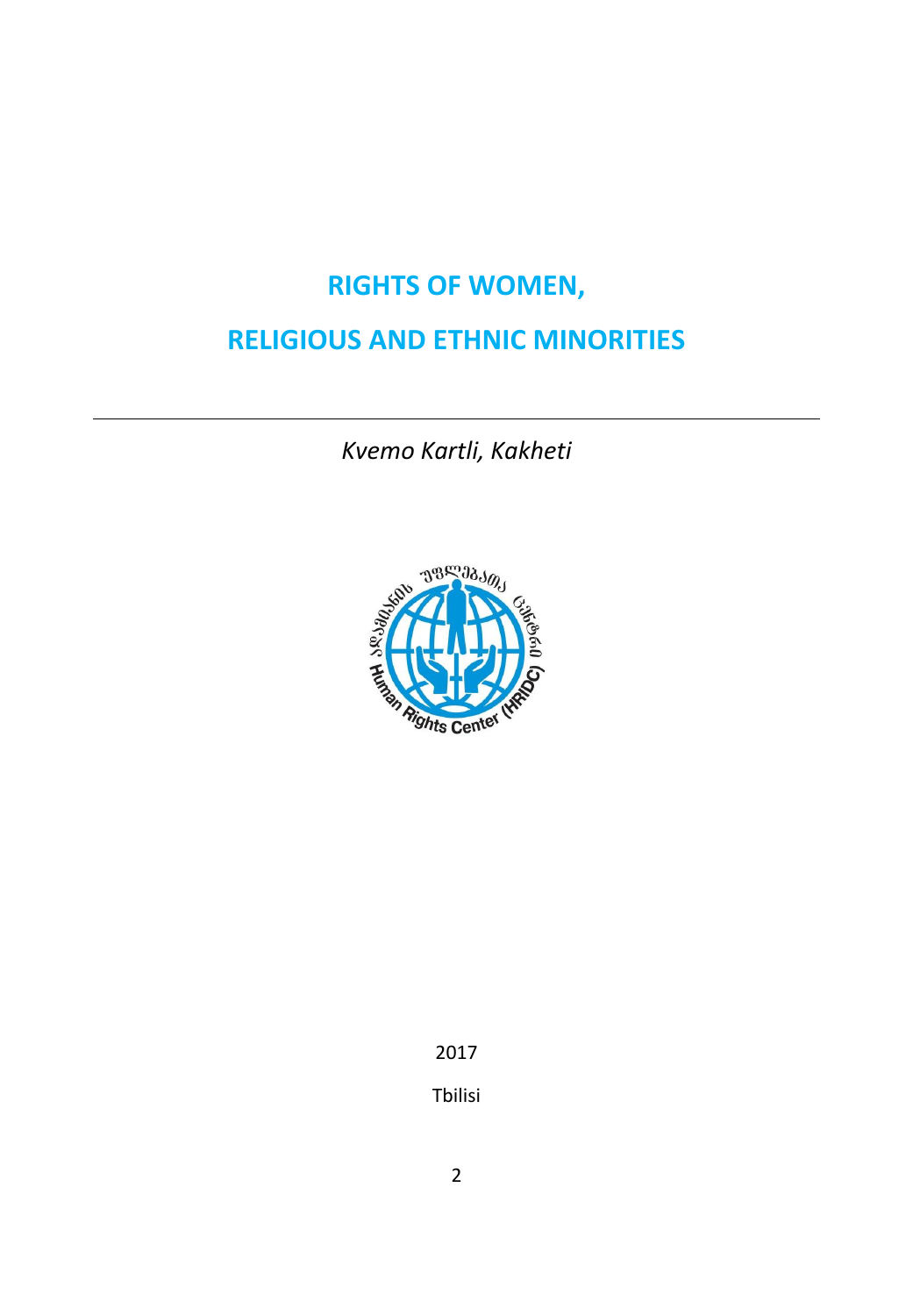#### **The Report was prepared by Human Rights Center**

**Authors:** Tamar Avaliani, Nino Tlashadze **Edited by:** Aleko Tskitishvili

Non-governmental organization the Human Rights Center, formerly Human Rights Information and Documentation Center (HRIDC) was founded on December 10, 1996 in Tbilisi, Georgia. The HRIDC aims to increase respect for human rights, fundamental freedoms and facilitate peacebuilding process in Georgia. To achieve this goal it is essential to ensure that authorities respect the rule of law and principles of transparency and separation of powers, to eliminate discrimination at all levels, increase awareness and respect for human rights among the people in Georgia

#### **Address:**

M. Kantaria Str. 11a, 3rd Floor, 0160 Tbilisi Tel: (+995 32) 237 69 50, (+995 32) 245 45 33, (+995 32) 238 46 48 Fax: (+995 32) 238 46 48 Email: [hridc@hridc.org](mailto:hridc@hridc.org) Website: http://www.humanrights.ge; http://www.hridc.org

Report was prepared within framework of the project "Support to the defense of rights of women, religious and ethnic minorities in the regions of Georgia" implemented in the frame of the program Promoting Rule of Law in Georgia (PROLoG) of the East West Management Institution (EWMI) with financial support of the United States Agency for International Development (USAID). The project is implemented by NGO Human Rights Center.

*This report was made possible by the support of the American People through the United States Agency for International Development (USAID). The contents of this report are the sole responsibility of the NGO Human Rights Center and do not necessarily reflect the views of East West Management Institute USAID or the United States Government.*





MANAGEME T S Promoting Rule of Law in Georgia (PROLoG)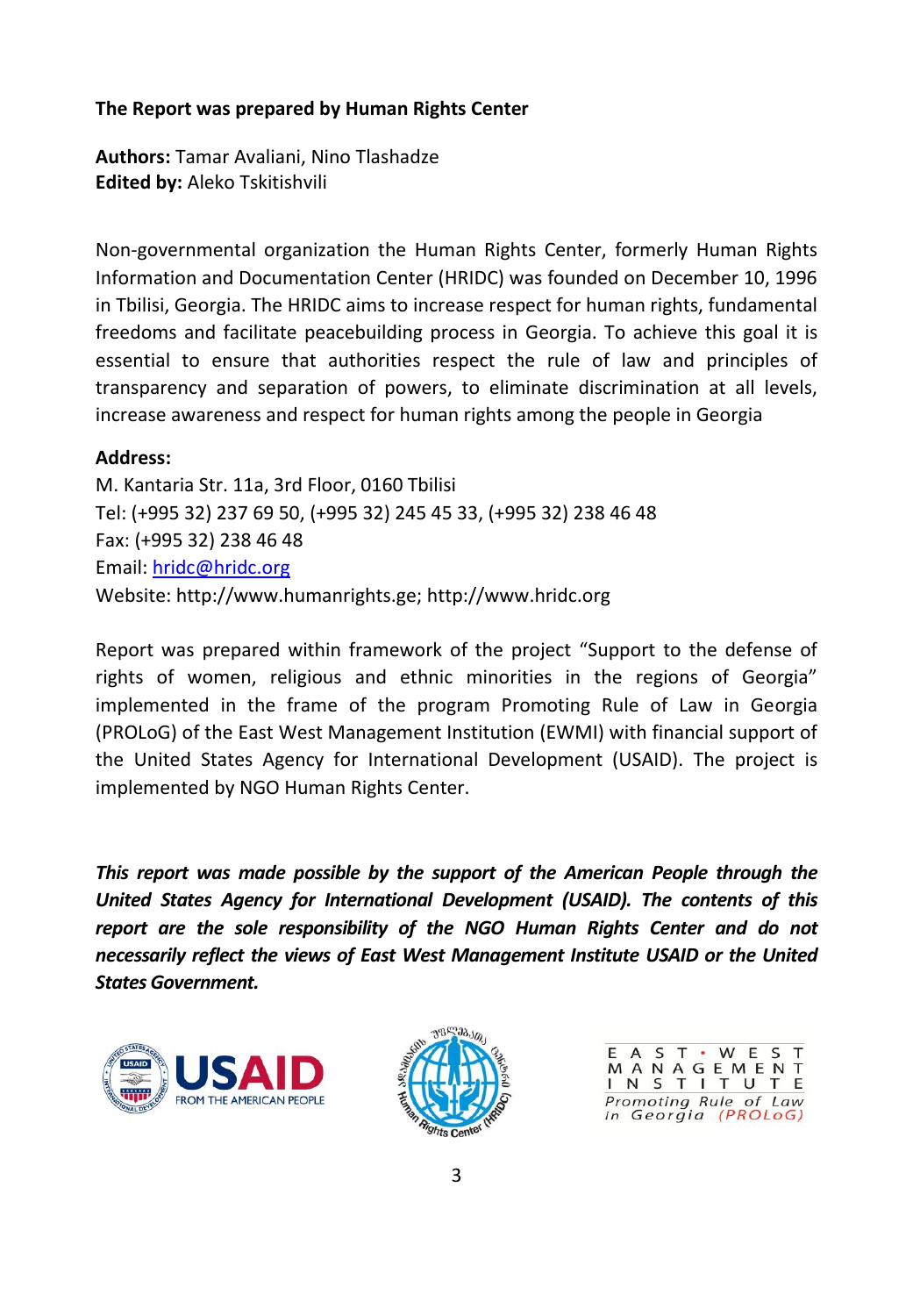## **CONTENTS**

| <b>INTRODUCTION</b>                                                                                                               |    |
|-----------------------------------------------------------------------------------------------------------------------------------|----|
|                                                                                                                                   |    |
|                                                                                                                                   |    |
| WOMEN'S RIGHTS AND ACCESS TO JUSTICE IN KVEMO KARTLI AND KAKHETI<br><b>REGIONS</b>                                                | 6  |
|                                                                                                                                   |    |
| MISCARRIAGES IN THE INVESTIGATION OF DOMESTIC VIOLENCE CASES8                                                                     |    |
| PROBLEMS OF SHELTERS FOR THE VICTIMS OF DOMESTIC VIOLENCE 9                                                                       |    |
| PRACTICE OF ISSUING RESTRAINING ORDERS BY POLICE OFFICERS  9                                                                      |    |
| SEXUAL VIOLENCE AGAINST UNDERAGE GIRLS AND FEMICIDE 10                                                                            |    |
| INITIATING DIVORCE CLAIM BY THE VICTIM OF DOMESTIC VIOLENCE IN THE<br>COMMON COURT, REQUEST OF ALIMONY AND ESTIMATION OF PLACE OF |    |
| POLICE OFFICERS AS VIOLATORS ………………………………………………………………………12                                                                        |    |
| PROBLEM OF FEMALE CONVICTS TO HAVE ACCESS TO MEDICAL ASSISTANCE FREE                                                              |    |
|                                                                                                                                   |    |
| RIGHTS OF ETHNIC MINORITIES                                                                                                       | 14 |
|                                                                                                                                   |    |
|                                                                                                                                   |    |
|                                                                                                                                   |    |
| RIGHTS OF RELIGIOUS MINORITIES                                                                                                    | 16 |
| PROBLEMS OF ALIEN CONVICTS IN PENITENTIARY ESTABLISHMENTS                                                                         | 17 |
| <b>RECOMMENDATIONS</b>                                                                                                            | 19 |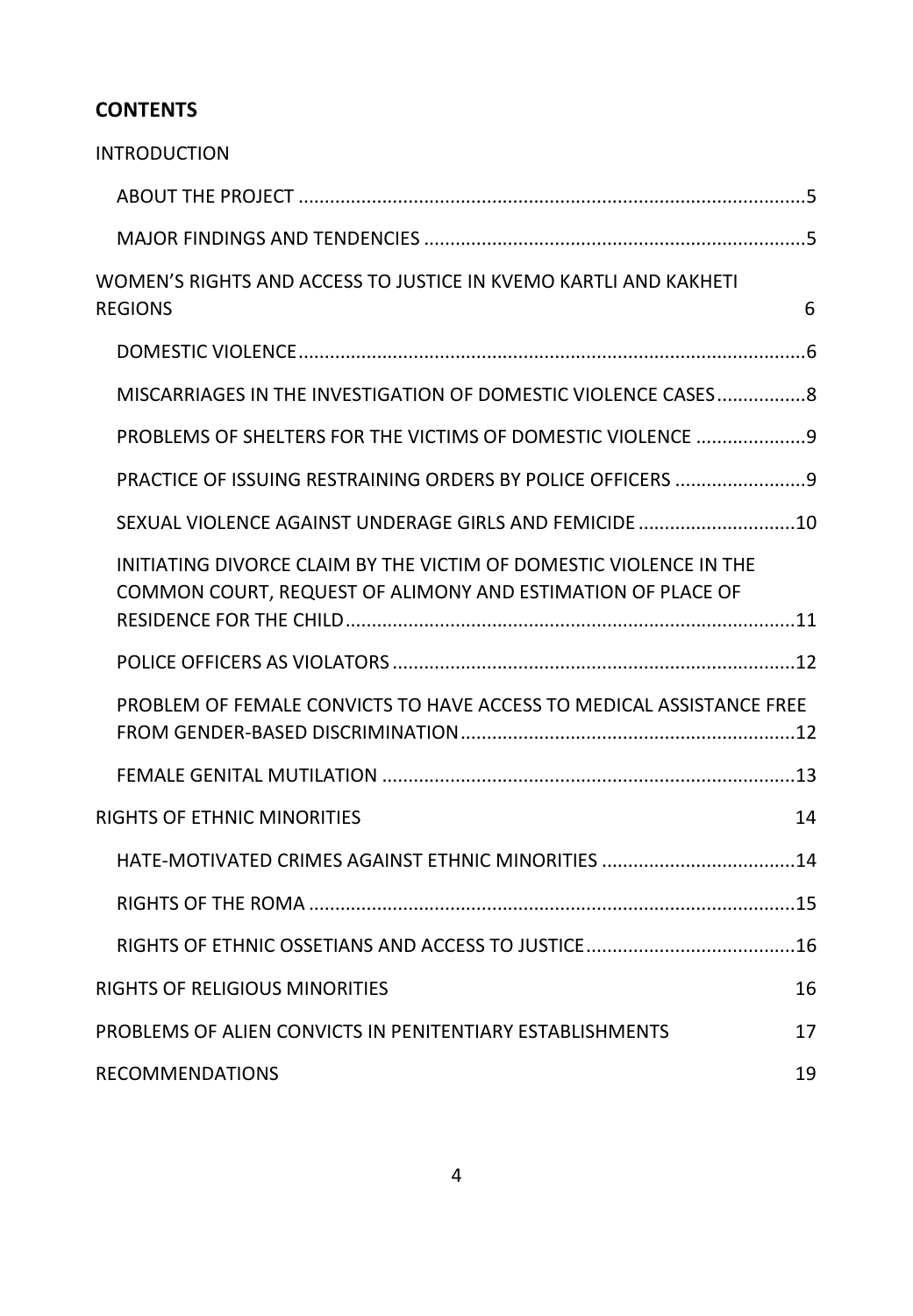## **INTRODUCTION**

## <span id="page-4-1"></span><span id="page-4-0"></span>**About the project**

Human Rights Center implemented the project "*Support to the defense of rights of women, religious and ethnic minorities in the regions of Georgia"* in the frame of the program Promoting Rule of Law in Georgia (PROLoG) of the East West Management Institution (EWMI) with financial support of the United States Agency for International Development (USAID). The project aimed to promote better access to justice for the vulnerable groups, women, religious and ethnic minorities in the regions of Georgia, namely in Kvemo Kartli and Kakheti.

Within framework of the project, Human Rights Center provided 883 beneficiaries with free legal aid in Tbilisi, in Kvemo Kartli and Kakheti regions. The lawyers of the Center litigated 12 strategic cases in the courts. Project team disseminated information brochures in 15 villages of the following municipalities: Rustavi, Gardabani, Marneuli, Tetritskaro, Bolnisi, Gurjaani, Sagarejo, Dedoplistskaro, Akhmeta, Kvareli, Telavi and Lagodekhi. Regional TV-stations raised awareness of local populations about the project activities and problems related with the access to justice in their respective regions. At the same time, social advertisement was aired by national TV-Companies, which raised awareness of target groups about the legal aid services offered within framework of the project.

The strategic cases identified in the frame of the project mostly referred to the facts of violence against women, like domestic violence, early marriage, femicide and problems about property rights. The cases about the discrimination on ethnic grounds referred to the limited access to fair trial, violated property rights and freedom of worship.

#### <span id="page-4-2"></span>**Major findings and tendencies**

During the implementation of the project activities, concrete problems were identified, which hinder defense of women's rights, rights of ethnic and religious minorities and their access to justice.

Human Rights Center litigated 20 cases about violence against women in domestic common courts, which revealed professional negligence of police officers and abuse of power by them. It turned out that, in one of the cases, woman was killed because of inadequate reaction from the law enforcement bodies to the fact of domestic violence. Also, in the two cases of rape of underage girls, the victims attempted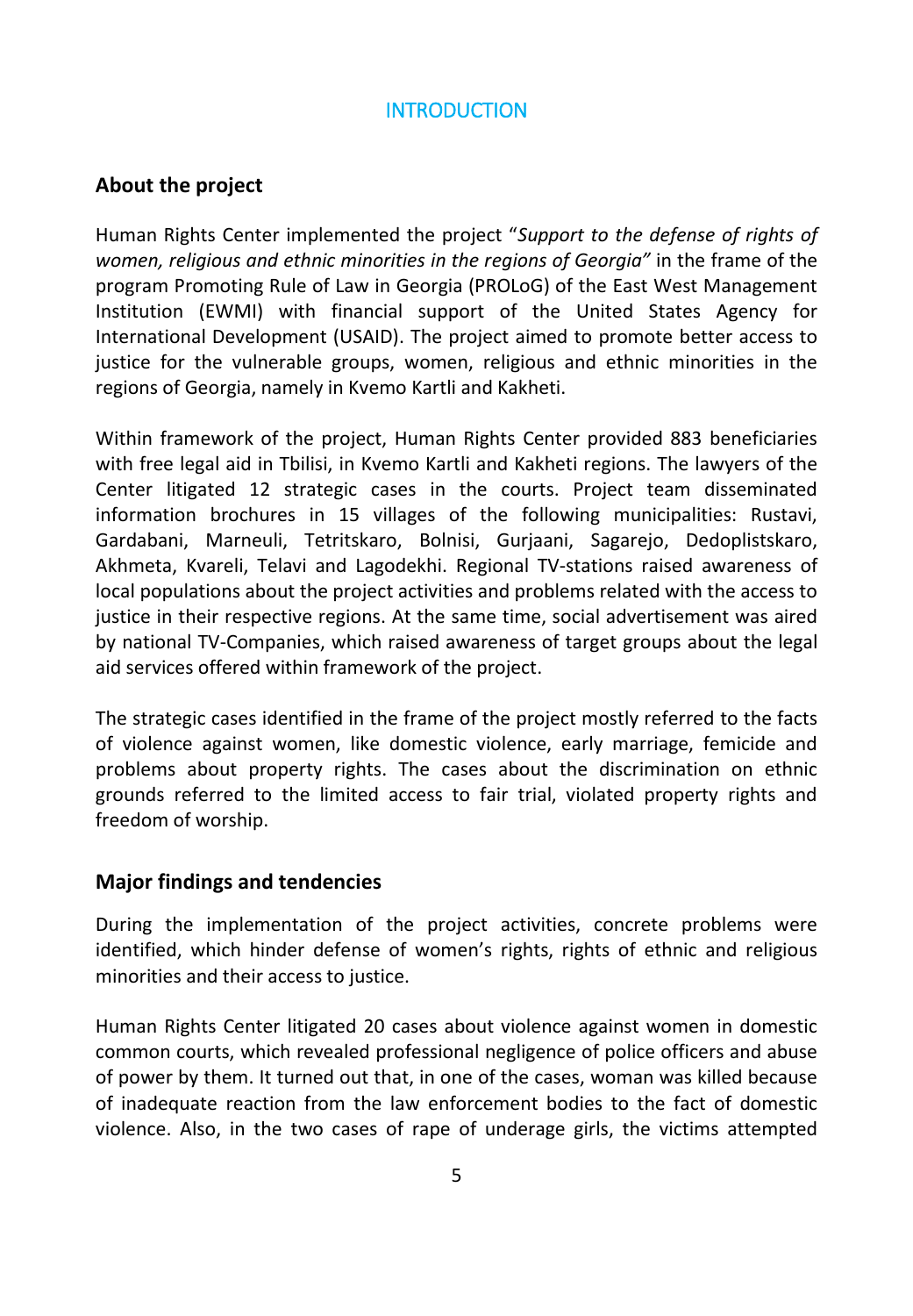suicide because of strong physical and psychological trauma. The harassers in all mentioned cases are not arrested yet.

Commencement of the investigations into the domestic violence facts under special articles of the Criminal Court of Georgia is still a problem. The organization observed cases when investigation was commenced under general provisions, like: Article 125 (beating), Article 118 (premeditated minor damage of body) and Article 120 (minor damage of health) of the CCG. However, based on the petitions of the Human Rights Center, the investigative bodies changed the qualifications of the criminal charges into the article on domestic violence (Article  $126<sup>1</sup>$  of the CCG). Apart to that, granting the victim status to the victim of domestic violence is still a problem.

Gender stereotypes, gender-based discrimination, patriarchal approaches to the women's rights and low awareness of the women about their rights are major triggers of the domestic violence. Also, early marriage and economical dependence on the harasser husbands are other significant triggers for the problem. Harassers in the processed cases had either financial problems or were unemployed.

In relation with ethnic minorities, the main problem is low awareness about the national laws and judiciary institutions due to lack of knowledge of the state language. As a result, ethnic minorities often have limited access to education, property rights, healthcare and social services. Language barrier isolates the minority groups and hinders their integration process. Apart to that, institutionalized stereotypes and partiality from the side of law enforcement bodies result into inadequate approach to the investigation of the cases, where ethnic minority members become victims of hate-motivated crimes.

Religious minority communities still face problems to get permission on the construction of religious or other buildings of worship. Responsible officials often cannot verify their decisions or artificially dragged out process to issue the permission.

# <span id="page-5-0"></span>WOMEN'S RIGHTS AND ACCESS TO JUSTICE IN KVEMO KARTLI AND KAKHETI **REGIONS**

#### <span id="page-5-1"></span>**Domestic violence**

Within framework of the project, Human Rights Center worked on about 20 cases of domestic violence, where the organization defended legal interests of the victims of violence in national common courts, prosecutor's offices or other institutions. The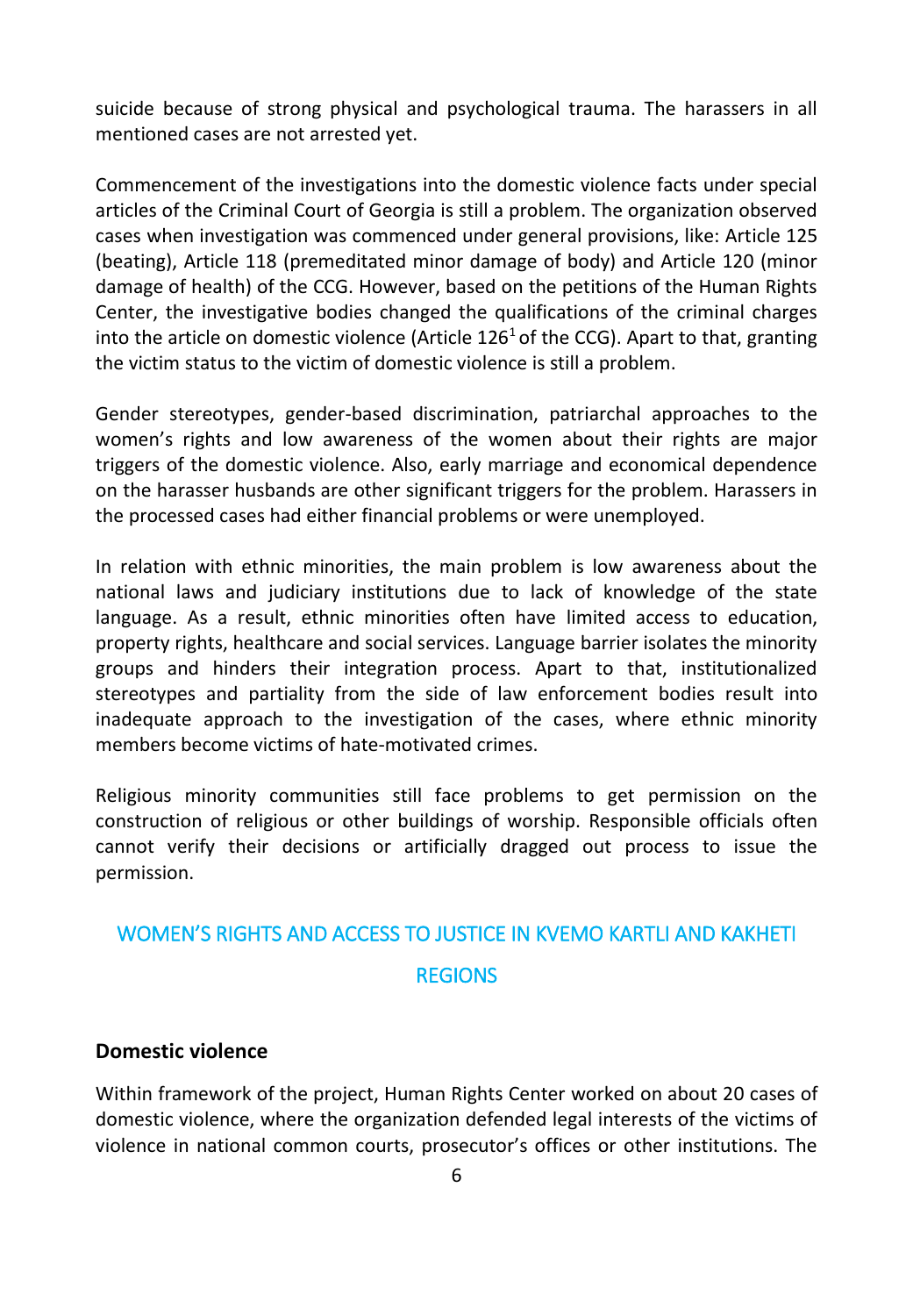project lawyers issued 369 legal consultations specifically on the cases of domestic violence. Different forms of violence were observed in the cases: physical, psychological and economic violence. However, majority of domestic violence cases referred to physical harassment. Mostly the victims were women aged from 26 to 45. The abusers were husbands and/or former husbands.

The analysis of the cases showed that victims of domestic violence endured physical violence from their husbands for years. Part of the beneficiaries had underage children, who were growing up in violent environment. In some cases, after the divorce, the harassers did not allow the victims to communicate with children. Having fled from harassers, the victims had to leave their underage children at homes with the fathers because the mothers did not have shelter. In some cases, the children were divided - one stayed with the father and second went with the mother. The cases processed within framework of the project revealed that best interests of the children were blatantly violated. Often, children eye-witnessed physical harassment of the mothers and spoke about it with the project lawyers. Children described the facts of violence. Two children of domestic violence victims needed assistance of a psychologist. The case analysis showed that children were also victims of psychological violence and oppression from harassers.

Gender stereotypes, gender-based discrimination, patriarchal approaches to the women's rights and low awareness of the women about their rights are major triggers of the domestic violence. Also, early marriage and economical dependence on the harasser husbands are other significant triggers for the problem. Harassers had either financial problems or were unemployed.

The positive tendency is that during the project implementation, after social advertisement was aired by national and regional TV-stations, in particular from September 2016, more victims of domestic violence apply to the organization for help. Most women requested divorce, alimony and determine the place of residence of their children. A few women wanted to appeal the prosecutor's office against the harasser husbands. The victims are cautious to start criminal litigation against husbands and say it will not be welcomed by the society if they sue the fathers of their kids. There were cases when adult children forbade the mothers to appeal the prosecutor's office against their fathers. Nevertheless, the beneficiaries of the Human Rights Center do not think the domestic violence is only their personal problem and generalized it as a common problem.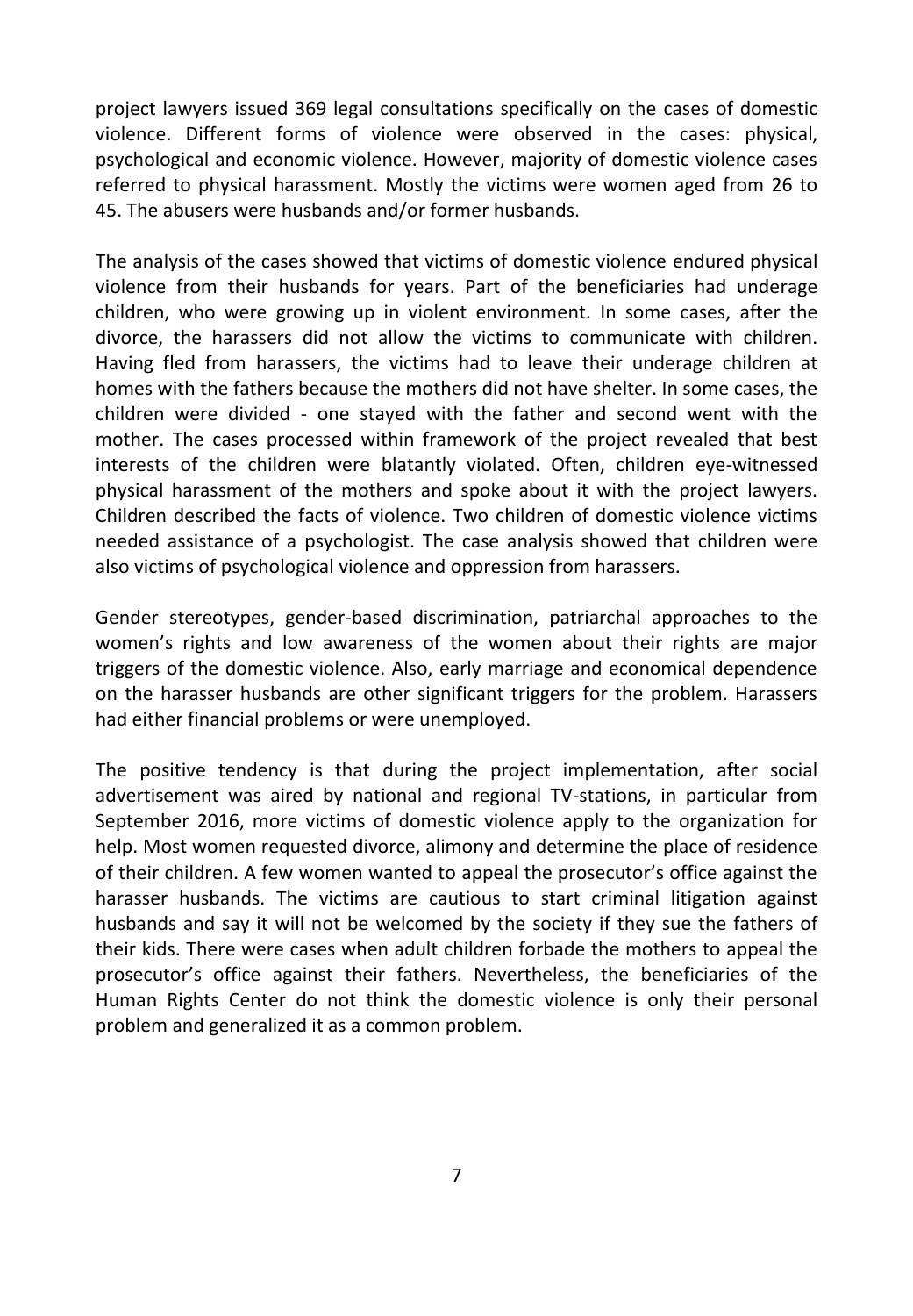#### <span id="page-7-0"></span>**Miscarriages in the investigation of domestic violence cases**

The lawyers of Human Rights Center several times addressed the Ministry of Internal Affairs and Prosecutor's Office about the cases of domestic violence and requested to open investigations into them based on the special articles of the Criminal Code of Georgia: Article  $126<sup>1</sup>$  (domestic violence) and Article  $11<sup>1</sup>$  (responsibility for domestic crime). The lawyers aimed to establish the correct practice in the investigation of domestic violence facts by the investigative bodies and to ensure adequate defense of the victims of violence. During the project implementation, there were cases when investigation commenced under general articles, like Article 125 (beating), Article 118 (premeditated minor damage of body) and Article 120 (minor damage of health) of the CCG. Based on the petitions of the Human Rights Center, the investigative bodies changed the qualifications of the criminal charges into the article on domestic violence (Article  $126<sup>1</sup>$  of the CCG). The analysis of cases processed within framework of the project revealed that investigation of the domestic violence facts under special provisions of the CCG is still a problem.

Granting victim status to the victims of domestic violence is still a challenge. The lawyers of Human Rights Center several times addressed the prosecutor's offices to grant status to the victims of domestic violence. The status is more or less timely granted to the victims of physical violence but victims of psychological, economic violence and intimidation still cannot get the status timely. With the advocacy of Human Rights Center, part of domestic violence victims received the status. It is important because the women may have access to the criminal case materials only with the status. Since part of the victims lack the status, they have no access to the case materials. The victims from the ethnic minority communities face particular problems in this regard, who do not understand the state language and cannot read the case materials.

The analysis of the processed cases showed that the charges are not imposed on the harassers in the cases, even where the victims have status and consequently the court hearings are not held in their cases. There are cases, when the victims request interrogation of the witnesses but in vain. The investigation is not interested to question the witnesses in some cases.

It is a problem that victims are not informed about the investigation results into domestic violence cases; they are not informed about their rights and responsibilities either. With regard to the prolonged investigation into the cases, Human Rights Center plans to appeal the European Court of Human Rights.

Within framework of the project, victims of domestic violence applied Human Rights Center, who requested divorce and alimony for their children. According to the law,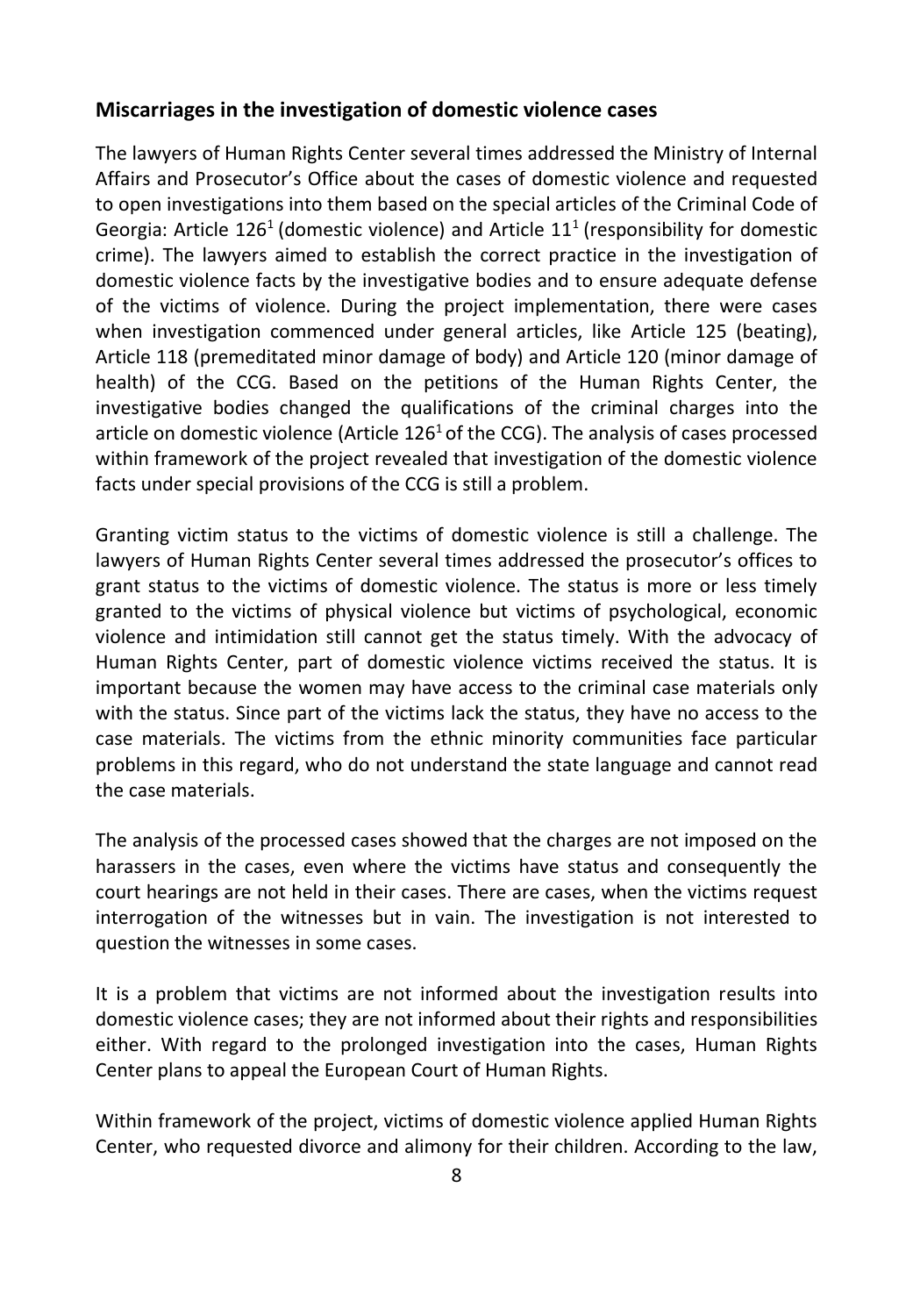the appeals for the alimony are free from the excise duties but the victims of domestic violence, who appeal the court for divorce, have to pay 50 GEL as excise duty. The cases processed by the Human Rights Center showed that the women could not appeal the court as they could not pay 50 GEL. They had grave social problems; had fled from their homes and were sheltering either relatives or state shelters. They economically depended on the harassers and could not keep themselves and children alone.

There were several cases, when the victim wanted to claim the part of the common property from the former husband but could not appeal the court due to the excise duty on the disputed properties.

Ethnic minority victims of domestic violence are particularly vulnerable in this regard, who, because of language barrier, cannot appeal the court. They are not aware of their rights and responsibilities and human rights defense mechanisms.

The cases processed by Human Rights Center revealed that ethnic Azerbaijani women, victims of domestic violence, did not have information about restraining and protective orders, about possibility to apply to the police or appeal the court to determine the place of residence of their children. According to their clarification, it is not welcomed in their communities when women apply to state institutions (police, court) for help with regard to domestic disputes. They resolve similar problems inside the community.

#### <span id="page-8-0"></span>**Problems of shelters for the victims of domestic violence**

Within framework of the project, it was impossible to place the victim of domestic violence from Kvemo Kartli region in the shelter because there is no shelter in the region. Also, it was impossible to place her in the Tbilisi based shelter due to overcrowdness. As a result, the woman stayed in the monastery for a few days before moving to the Tbilisi shelter.

The state shelters are only in 4 cities – Tbilisi, Kutaisi, Gori and Signagi. The women from the villages have to flee from their villages and live in shelters in the cities. Lack of shelters in the country is a serious problem. For example, there is no shelter in Kvemo Kartli region.

#### <span id="page-8-1"></span>**Practice of issuing restraining orders by police officers**

Beneficiaries of the Human Rights Center, who live in the villages, several times applied the police with regard to the domestic violence facts. However, instead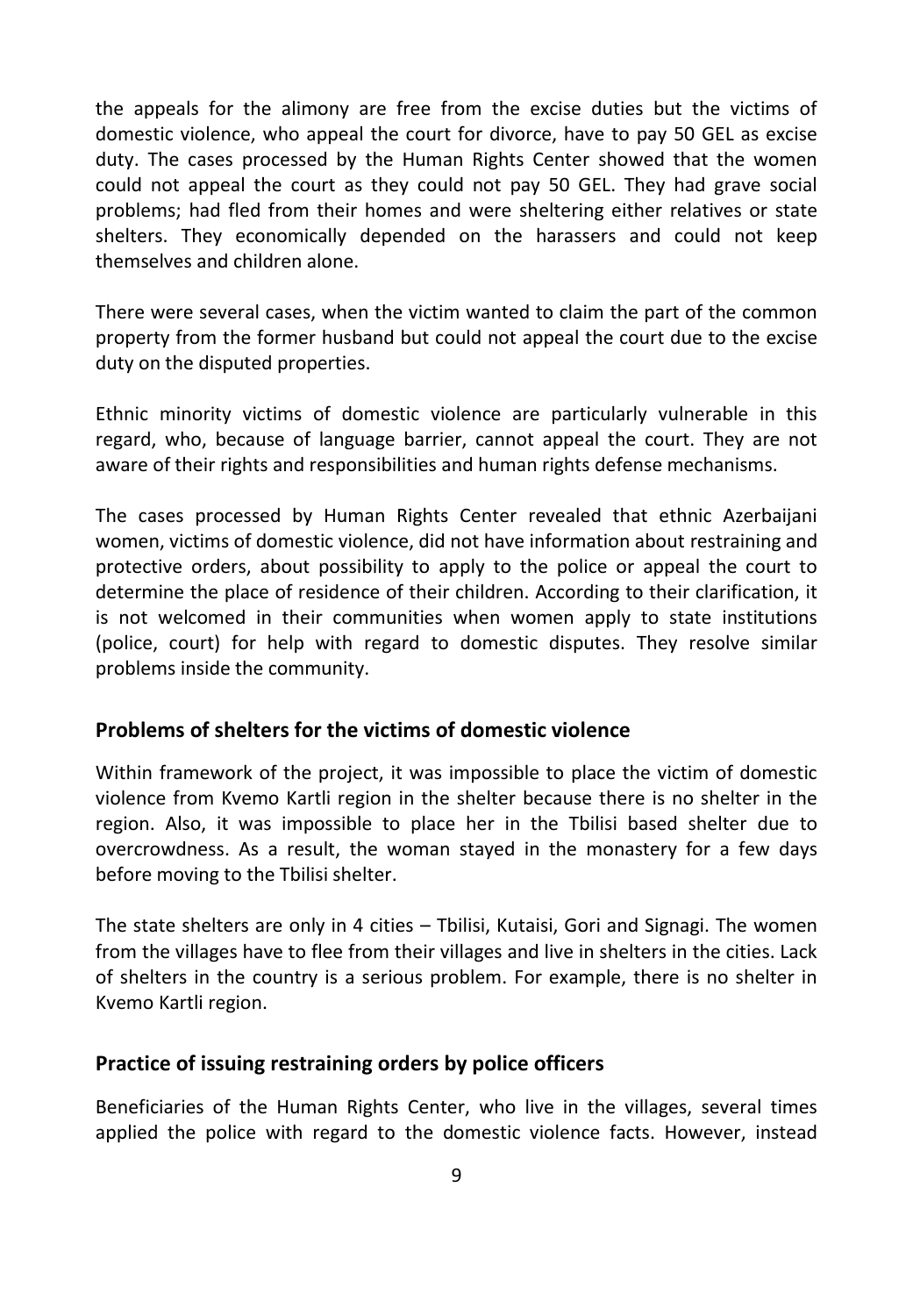issuing the restraining order, some police officers still use the practice of getting affidavits from the harassers. The affidavit does not have legal power and its violation cannot be punished under the law. Those documents cannot guarantee safety of the victims and often it may result in tragic facts.

Within framework of the project, the Center processed the case of 20-years-old girl who was murdered by her husband in Ponitchala, on July 12, 2016. At about 19:00 pm, the victim and her grandmother called police and reported that the harasser had physically abused them and threatened with murder. The police just warned the harasser. Several hours later, the harasser killed the girl by knife.

Human Rights Center believes it is unjustified to issue the restraining order only for one month term when the fact of domestic violence is observed by the police officer; also it is unreasonable to grant unbalanced discretionary power to a police officer to issue or not issue the restraining order. This problem remains unaddressed in the draft legislative package on ratification of the Istanbul Convention submitted to the Parliament of Georgia.

The Law on Domestic Violence allows the police officers to misuse their discretionary power and regardless observed fact of domestic violence, the officer issues or does not issue restraining order based on his personal views (for example if the harasser is a relative, friend, or other). It must be noted that restraining order is minimal standard to respond to the fact of domestic violence and protect the victim. If the police officer misuses its power and does not issue the restraining order on the harasser, that means the police officers only warn the violator that is not legal mechanism and if it is violated, no legal measures may be taken.

In December 2016, the Human Rights Center lodged constitutional lawsuit to the Constitutional Court of Georgia and requested to abolish the unlimited discretionary power of the police officers to issue the restraining order. Also, the lawsuit argues reasonability of the one-month operational period of the restraining order that disables the mechanism to adequately protect the victims from violence.

#### <span id="page-9-0"></span>**Sexual violence against underage girls and femicide**

Within framework of the project, the Human Rights Center worked on 2 cases of sexual violence and rape of underage girls and 1 case of femicide.

The cases of sexual violence and rape of underage girls happened in Gurjaani municipality and in Marneuli municipality. The investigation into both cases is dragged out. The victims, who represent ethnic minority communities, do not have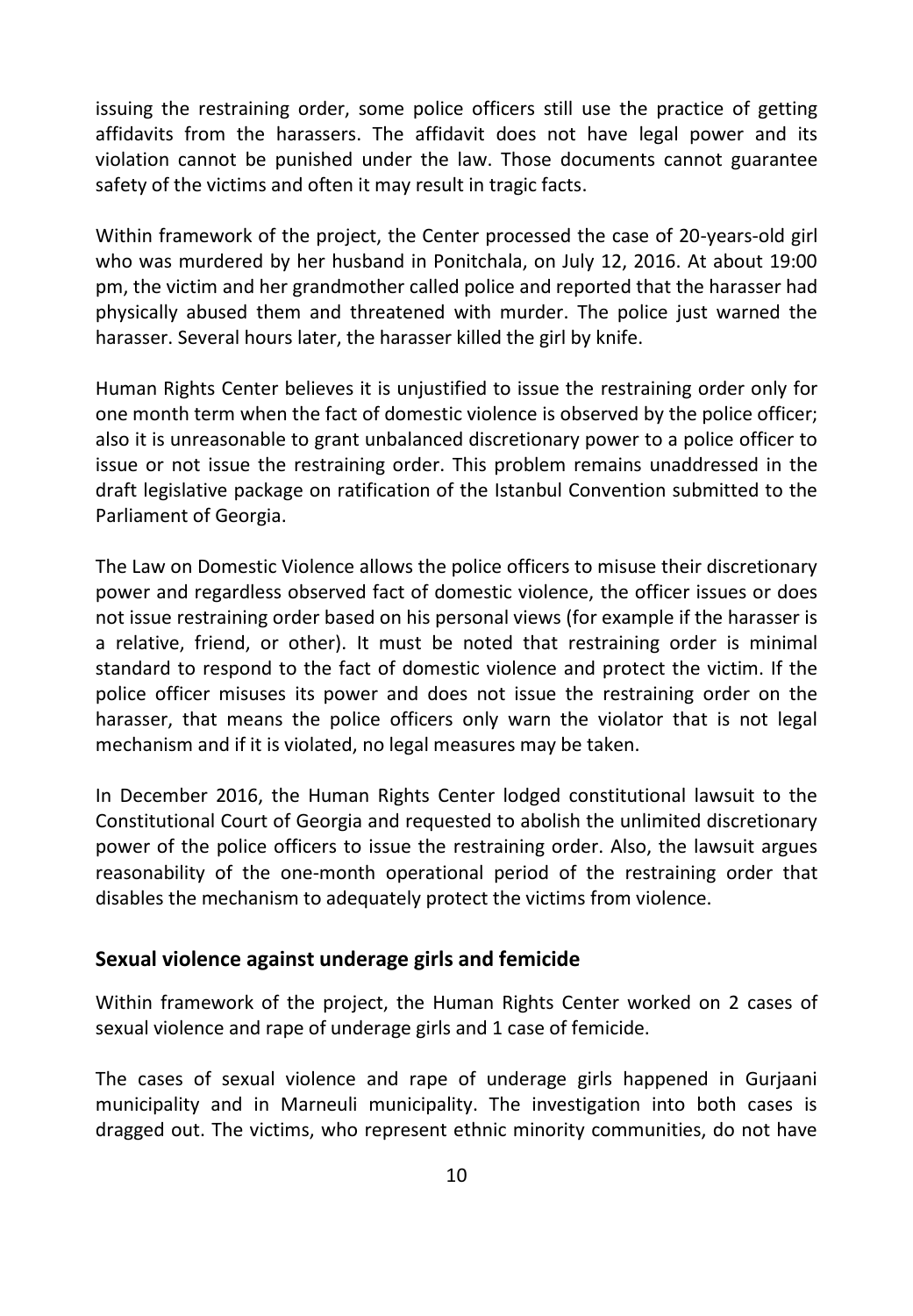victim status and have no access to the case documents. They do not have information about their rights and responsibilities. The only response from the investigative bodies is that the investigation continues. The cases revealed the tendency that not only concrete violators participate in the violence facts against women but also their neighbor men and women. Although the victims named concrete persons and requested their punishment, the police refrain from carrying out concrete investigative procedures. The harassers are still free and unpunished.

The victims live with grave psychological problems, need rehabilitation though their families cannot afford the service of psychologists. At the same time, as a result of strong stress the underage victims no longer go to school. The victims lack opportunity to communicate with the social workers and get consultations from psychologist. On the one hand, they do not have information about these services, and on the other hand they cannot afford it. In the cases processed by the Human Rights Center, the underage victims attempted suicide several times.

Within framework of the project, Human Rights Center worked on the case of femicide, when the husband killed 20-year-old woman in the presence of her underage brother. On July 12, 2016, at about 19:00 pm, the victim and her grandmother called police and reported that the harasser had physically abused them and threatened with murder. The police just warned the harasser. The professional negligence of the police officer resulted into the murder of the young woman. On the same day, at about 23:00 pm, the harasser killed the girl by knife in front of her underage brother. Based on the petition of Human Rights Center, the Tbilisi Prosecutor's Office commenced criminal investigation against the police officer for alleged professional negligence. The investigation is still ongoing.

## <span id="page-10-0"></span>**Initiating divorce claim by the victim of domestic violence in the common court, request of alimony and estimation of place of residence for the child**

Throughout the project, about 7 women, victims of domestic violence, applied the Human Rights Center for legal aid, who requested divorce from the husbands and alimonies for their children. They also requested determination of place of residence for their children. The women complained that they were deprived of the right to take the children with them. The mothers requested determination of the place of residence of their children.

The lawyers prepared and submitted the lawsuits to the common courts on behalf of the victims. They even solicited the court to issue interim order to determine place of residence of mother as residence place of the child until court proceedings are over. The judge satisfied the solicitation and the trials into the cases continue.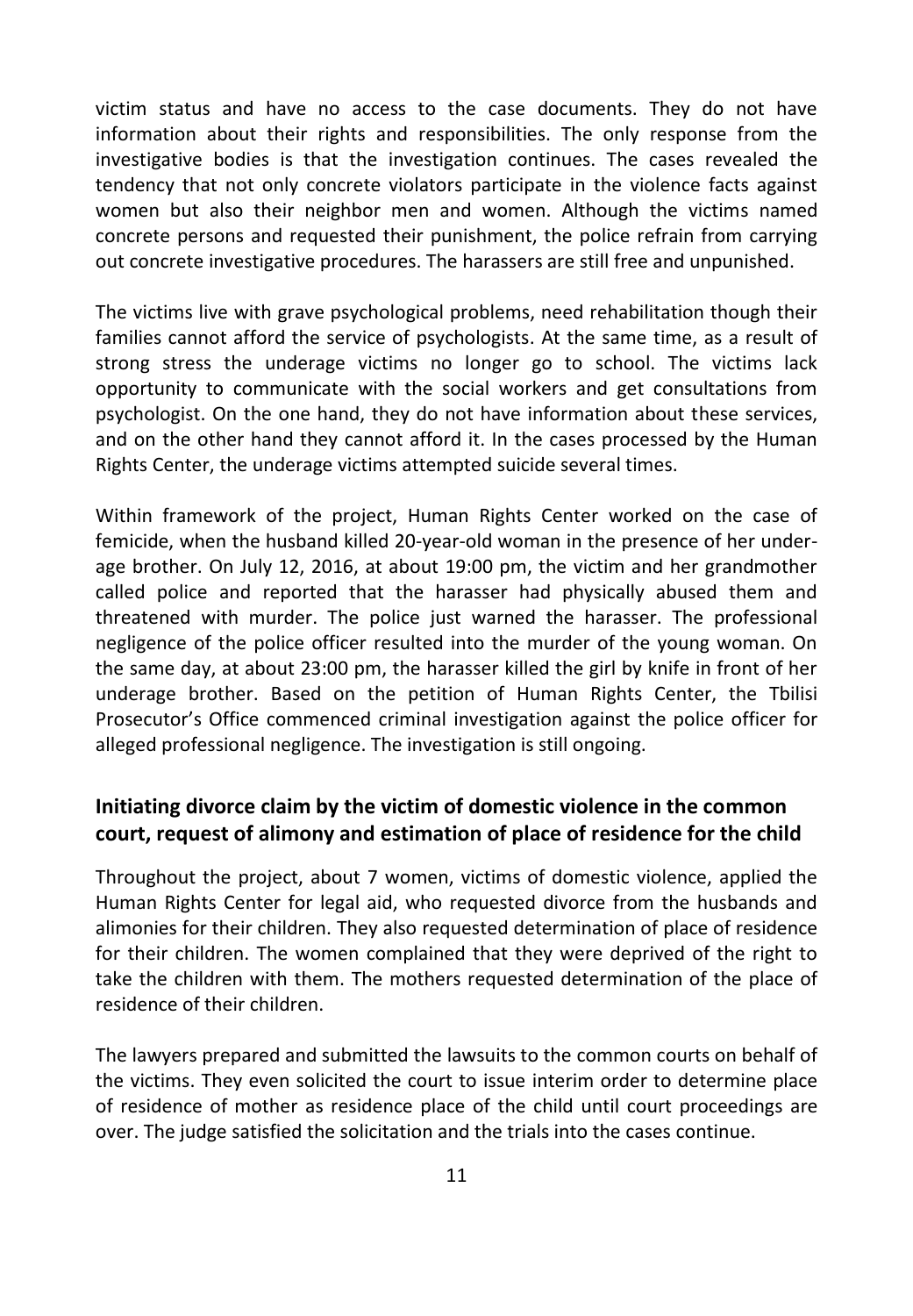#### <span id="page-11-0"></span>**Police officers as violators**

In the frame of the project, two women applied the Human Rights Center for help, who blame their police officer husbands in the physical and psychological assault. Their statements showed that the violator police officers threatened the women with physical assault and with their duty positions – claiming that if the women had applied to the police for help, they would not have achieved anything as the harassers could use their contacts to stop prosecution against them. In those cases, the women refrained from appealing the MIA and Prosecutor's Office against their husbands because of fear. The victims just appealed the court for divorce and alimony.

## <span id="page-11-1"></span>**Problem of female convicts to have access to medical assistance free from gender-based discrimination**

Convicted N.D, with legal assistance of Human Rights Center, lodged constitutional lawsuit to the Constitutional Court of Georgia to declare the April 10, 2014 Decree #55 of the Minister of Corrections unconstitutional.

The constitutional lawsuit prepared by the HRC claims that the rule of placing the convicts in public hospitals, in jail hospitals and medical clinics/rehabilitation centers for the patients with tuberculosis based on the Decree #55 of the Minister of Corrections, which is the only legal act regulating the scheduled medical service for convicted/accused patients, is unconstitutional.

According to the disputed decree, convicted/accused patients are taken to hospitals/medical clinics in accordance to their queue number, which is granted to them in medical program. It is important that women and men convicts are inserted in common electronic referral list that contradicts the gender-specific healthcare principles guaranteed by the Bangkok Rules. In accordance to the Bangkok Rules on Women Prisoners, specific needs of female prisoners shall be taken into account when providing them with gender-specific healthcare service. It is necessary to ensure individual rehabilitation, medical treatment and integration programs for women prisoners. At the same time, the disputed Decree contradicts the equality principle guaranteed under the Article 14 of the Constitution of Georgia that is demonstrated in undifferentiated approach to women prisoners.

More precisely, the Decree # 55 of the Minister does not segregate specific needs and gender-specific approaches to the examination, diagnostic and surgical treatment of women and men. Progressing character of women-specific diseases (ex. Womb, breast and ovary cancers) is not taken into account and health conditions of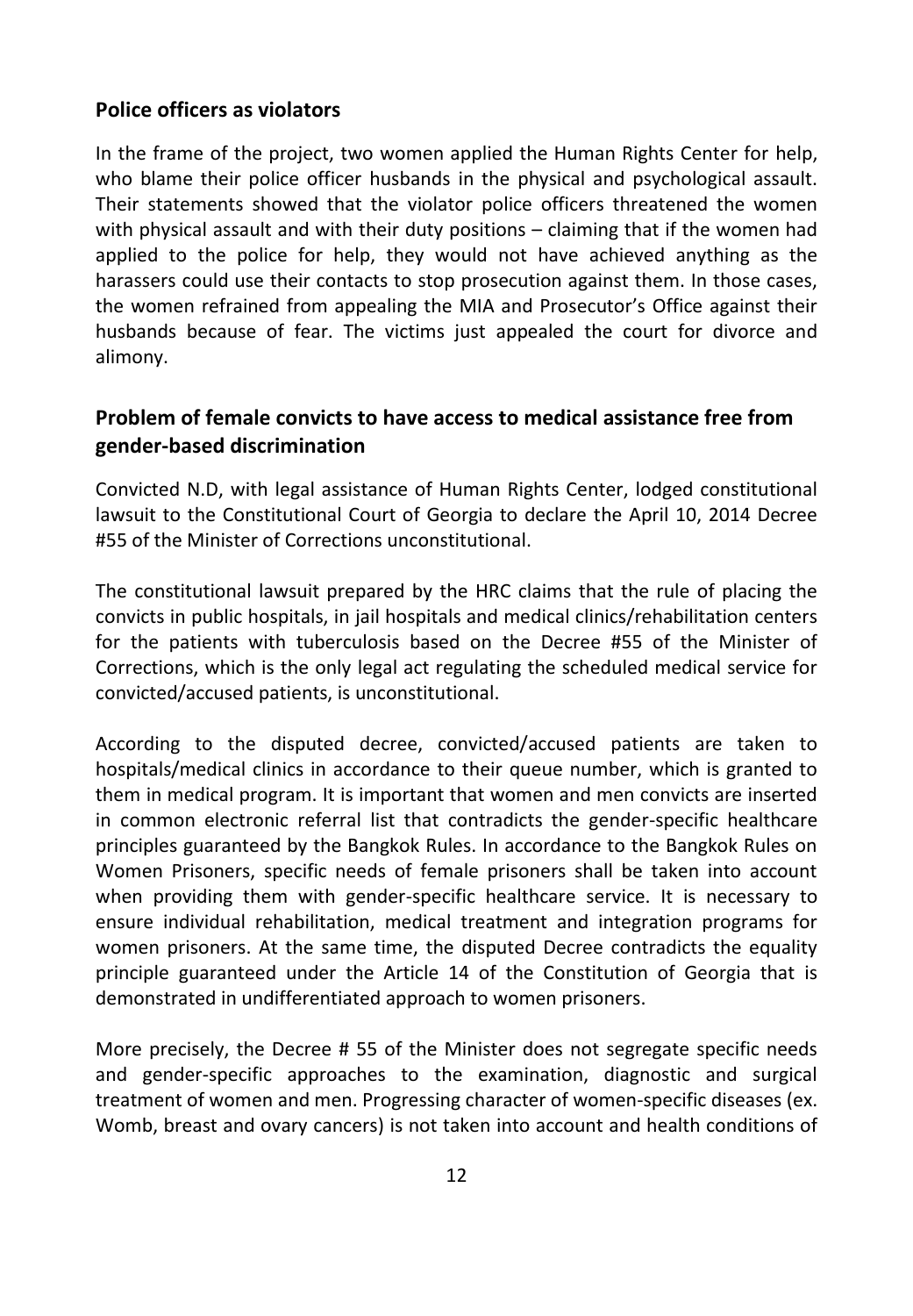women during menses. More precisely, women cannot take medical examinations or surgical operations in this period for they lose their turn in the queue and their surgical operation or other procedures are repeatedly postponed. Another significant factor is ignored – number of female prisoners is much less than of men and consequently the women prisoners have to wait more in the queue than men that place them in substantially discriminative conditions that cannot be justified by any reasonable motives.

Under the Decree # 55 any female prisoner or accused woman may become victim of gender-based discrimination and inhuman treatment. As the September 29, 2016 letter sent by the director of the Prison # 5 reads, 111 inmates in the prison # 5 have gynecologic problems. There are 272 female prisoners in Georgia – that means almost half of them have gender-specific health problems. The disputed decree contradicts the Article 17 Parts I and II of the Constitution of Georgia. Waiting for medical assistance for months, when a woman has quickly progressing diseases; ignoring the fact that number of women prisoners is much lower than men prisoners, for what they have to wait for their turn for months, may be evaluated as inhuman treatment. Very often, due to delayed medical treatment it is necessary to move the patient to hospital urgently. Considering the abovementioned circumstances, Human Rights Center believes the Constitutional Court shall declare the disputed decree as unconstitutional and a separate medical referral system in respect to gender specific needs shall be created.

#### <span id="page-12-0"></span>**Female Genital Mutilation**

On November 12, 2016 Public Defender of Georgia published a statement to underline the necessity of the state response to the facts of the female genital mutilation observed in Kvareli municipality. The Public Defender stated: "female genital mutilation is an extreme form of violation of rights, which infringes the woman's right to health, safety, physical integrity and prohibition of torture. Such a practice is mainly carried out in order to control the woman and her body."

Female genital mutilation is unjustified and extremely ruthless violation of human rights, that is equal to torture, inhuman and degrading treatment. Apart to that, similar operations threat health and life of the women.

Justification of the torture with religious traditions is in conflict with the Convention on the Rights of the Child and the international standards of human rights. In accordance to the case law of the European Convention of Human Rights no religious ritual can justify absolute principle of the torture prohibition.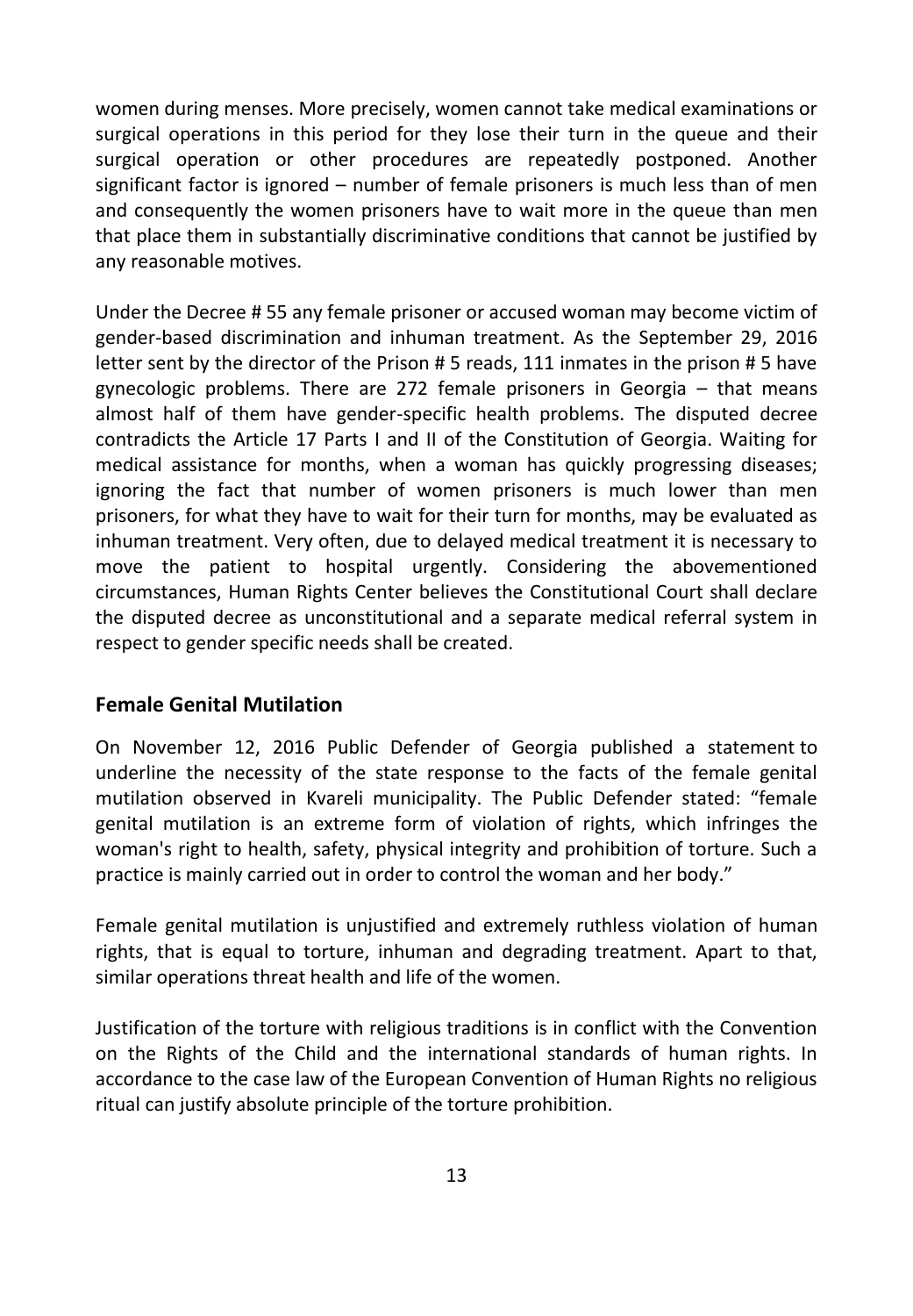Response to and effective investigation of the facts of torture and inhuman treatment is positive obligation of the State. Investigative bodies are entitled to study each fact of the breached best interests of the child (girls) and adequately respond to them.

Although Georgia has not yet ratified the Convention of the Council of Europe on Preventing and Combating Violence against Women and Domestic Violence, which includes separate article on the Female Genital Mutilation (Article 38), there are special articles in the Criminal Code of Georgia, which prohibits torture, inhuman treatment and injury of health. Thus, the state can apply those specific articles of the CCG before the ratification of the Convention.

Human Rights Center addressed the Chief Prosecutor's Office of Georgia and MIA and requested to start investigation into the facts of FGM identified in some villages of Kvareli municipality and conduct preventing activities to combat injury of women's (girls) health and control over their bodies.

Also the Center addressed the Parliament of Georgia to timely ratify the Istanbul 2011 CoE Convention on Preventing and Combating Violence against Women and Domestic Violence, which includes special article on Female Genital Mutilation (Article 38).

## RIGHTS OF ETHNIC MINORITIES

<span id="page-13-0"></span>In relation with ethnic minorities, the main problem is low awareness about the national laws and judiciary institutions due to lack of knowledge of the state language. As a result, ethnic minorities often have limited access to education, property rights, healthcare and social services. Language barrier isolates the minority groups and hinders their integration process. Apart to that, institutionalized stereotypes and partiality from the side of law enforcement bodies result into inadequate approach to the investigation of the cases, where ethnic minority members become victims of hate-motivated crimes.

#### <span id="page-13-1"></span>**Hate-motivated crimes against ethnic minorities**

Within framework of the project, Human Rights Center worked on the case of the ethnicity-based discrimination, when police officers physically and verbally assaulted ethnic Kist man. Human Rights Center sent the application to the European Court of Human Rights. The case reveals the ethnicity-based hate-motivated crimes allegedly committed by police officers, like torture, inhuman or/and degrading treatment. It is also noteworthy that in general, the prosecutor's office commences investigation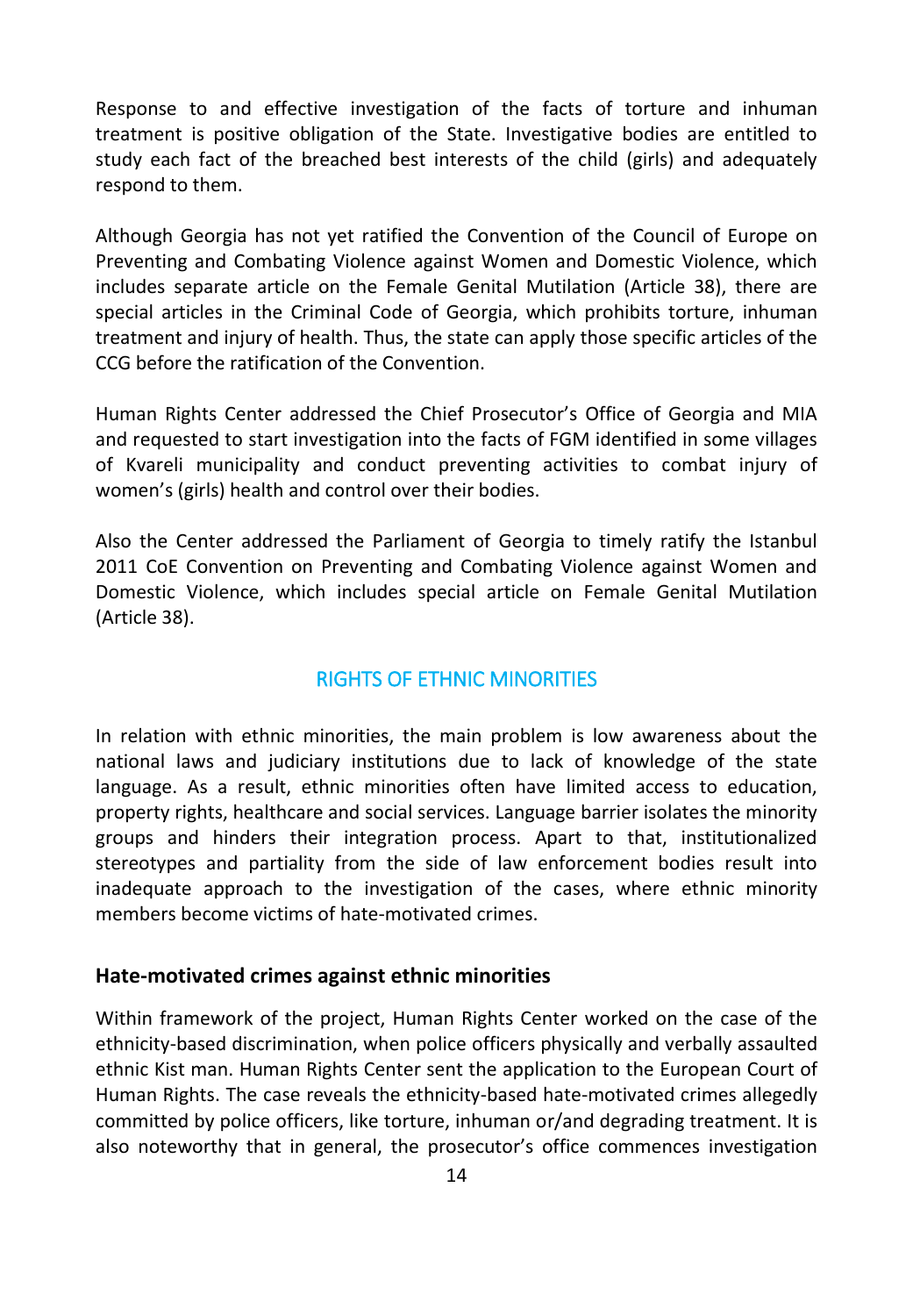into similar cases based on very banal Article 333 of the Criminal Code of Georgia (abuse of professional power) that cannot adequately qualify the committed hatecrime. With regard to similar crimes, the prosecutor's office, as a rule, does not open investigation under special articles like Article  $144<sup>1</sup>$  (torture), Article  $144<sup>3</sup>$  (degrading or inhuman treatment) of the Criminal Code of Georgia

Often, the victims of hate-crimes do not get the status or the process is delayed. As a rule, the prosecutor's office replies the investigation continues and if the status is granted, the prosecutor's office replies they will provide information later;

As a rule, the victims of hate-crimes have problems of language and/or other barriers; they have limited access to the criminal case documents. The victims cannot get information about the investigation results and their procedural rights.

#### <span id="page-14-0"></span>**Rights of the Roma**

Within framework of the project, Human Rights Center worked on six cases with regard to the defense of the rights of the Roma people. As a result of the case analysis, it was identified that the Roma children have problems to get primary education. Public schools do not accept children older than 12. As for classcomplexes, its creation is not supported by the Ministry of Education that significantly violates the rights of the children. The Roma children, due to their social problems, go to school later. They are deprived of the possibility to get primary education because the program of the class-complexes is not implemented. The meetings with the Roma communities demonstrated that for the parents and their children it will be more acceptable and comfortable if so-called mobile school programs will be piloted by the Ministry of Education. Within framework of this program the teachers would arrive in the Roma settlements and deliver lessons on the place to teach Georgian alphabet and elementary arithmetic to Roma children. Similar pilot program was successfully implemented by the European Center for Minority Issues (ECMI) in the following Roma settlements: Tbilisi, Gudarekhi street and in Gelauri district of Kobuleti. With the support of this program the Roma children, regardless their age, learned Georgian alphabet.

The Roma children in some villages of Gardabani municipality have problems to be transported to the public school. 10 Roma children go to Rustavi based Russian language school. They are transported by a private mini-bus, and their parents had to pay 40 GEL to the driver for each child per month. The families have financial problems and cannot pay the fee. This fact significantly violates the constitutional right of the children to get education because of geographical location. As a result of the advocacy of Human Rights Center with the Ministry of Education, the Ministry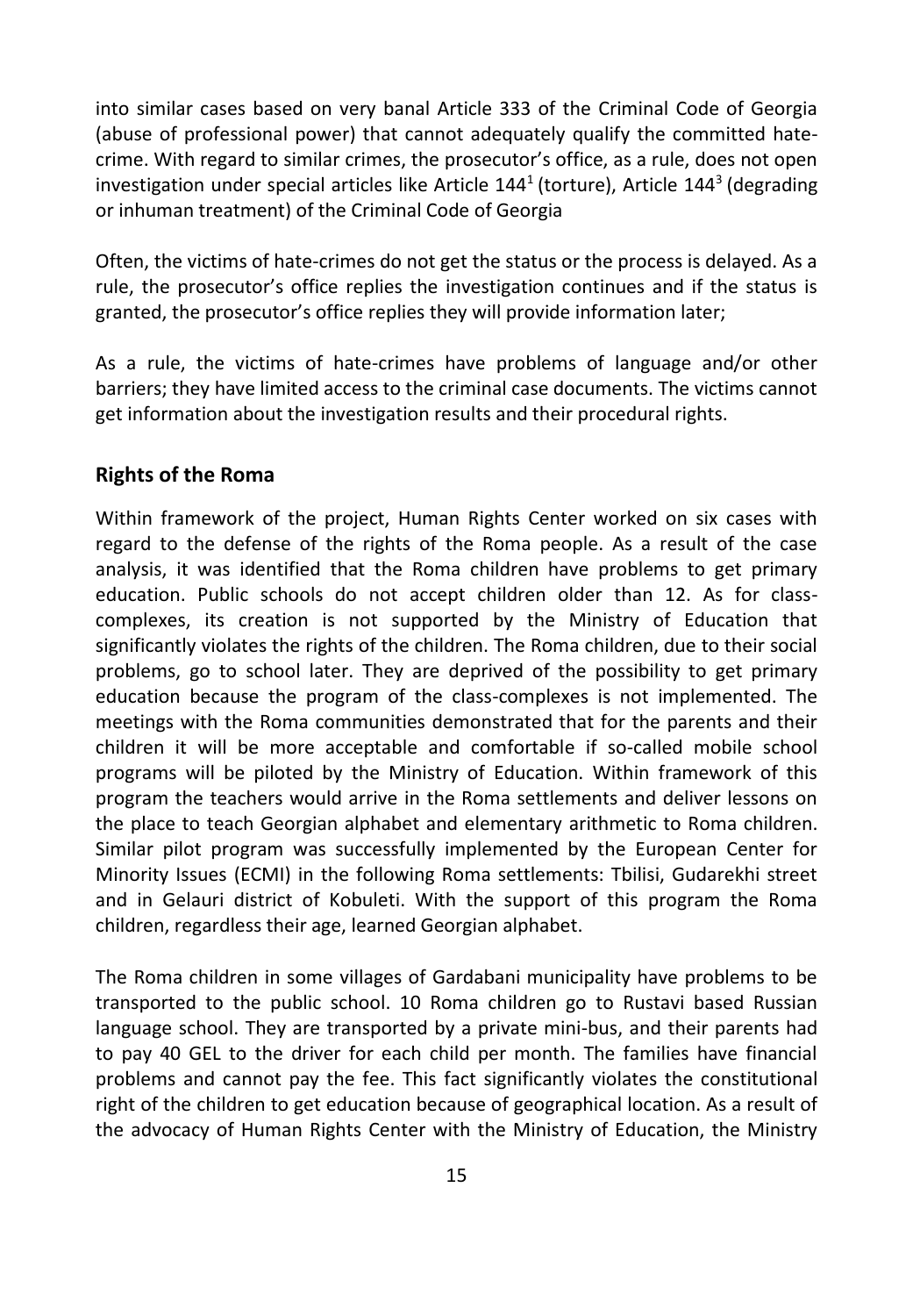decided to appoint the free transport for the children from Gachiani to Rustavi and back. During the visit in Tchoeti village, Dedoplistskaro municipality, the representatives of Human Rights Center learned that free transport is necessary for local children too but it is difficult to achieve positive results. So called mobile schools could be more effective for the children in Roma settlements – teachers could arrive in the village and give lessons to the Roma children on the place.

Roma families have problems in the access to healthcare and social programs; within framework of the project, organization processed cases of two Roma boys, who requested status of disabled person. One of them could not pay for the medical examinations necessary to apply for the status. For that reason, the process is suspended. As for the second person, with the legal aid of the Center, the Roma young man received the status of disabled person.

#### <span id="page-15-0"></span>**Rights of ethnic Ossetians and access to justice**

Within framework of the project, Human Rights Center held several meetings with ethnic Ossetian people. Ossetian citizens are not informed about the Law on Restitution. Neither they nor their acquaintances have ever appealed the court. Being informed about the law by HRC, a lady requested to appeal the court and claim the flat of her husband located in Rustavi back; she said the flat was forcibly seized from her husband in 1990s.

Main problem of the ethnic Ossetian people is connected with the violent accidents originated in parallel to escalated ethno-conflicts in the early 1990s in Georgia. Ossetian families were forced to leave or in better cases sell their houses and move to the Russian Federation, namely in Vladikavkas (Autonomous Republic of Northern Ossetia by that time).

#### RIGHTS OF RELIGIOUS MINORITIES

<span id="page-15-1"></span>Within framework of the project, Human Rights Center worked on the cases of religious minorities. The cases were about breached rights of Muslim community to construct mosques. Construction of religious or other buildings of worship is still a problem in Georgia. Religious minorities often receive ungrounded refusal from the respective state institutions to issue permissions on the construction.

For example, 800 people live in Beitarapchi village of Marneuli municipality but they do not have mosque. The nearest mosque is located 15 kilometers away from the village. Consequently, during Muslim Holidays the population cannot go to the mosque. The villagers have been urging the permission to construct the mosque in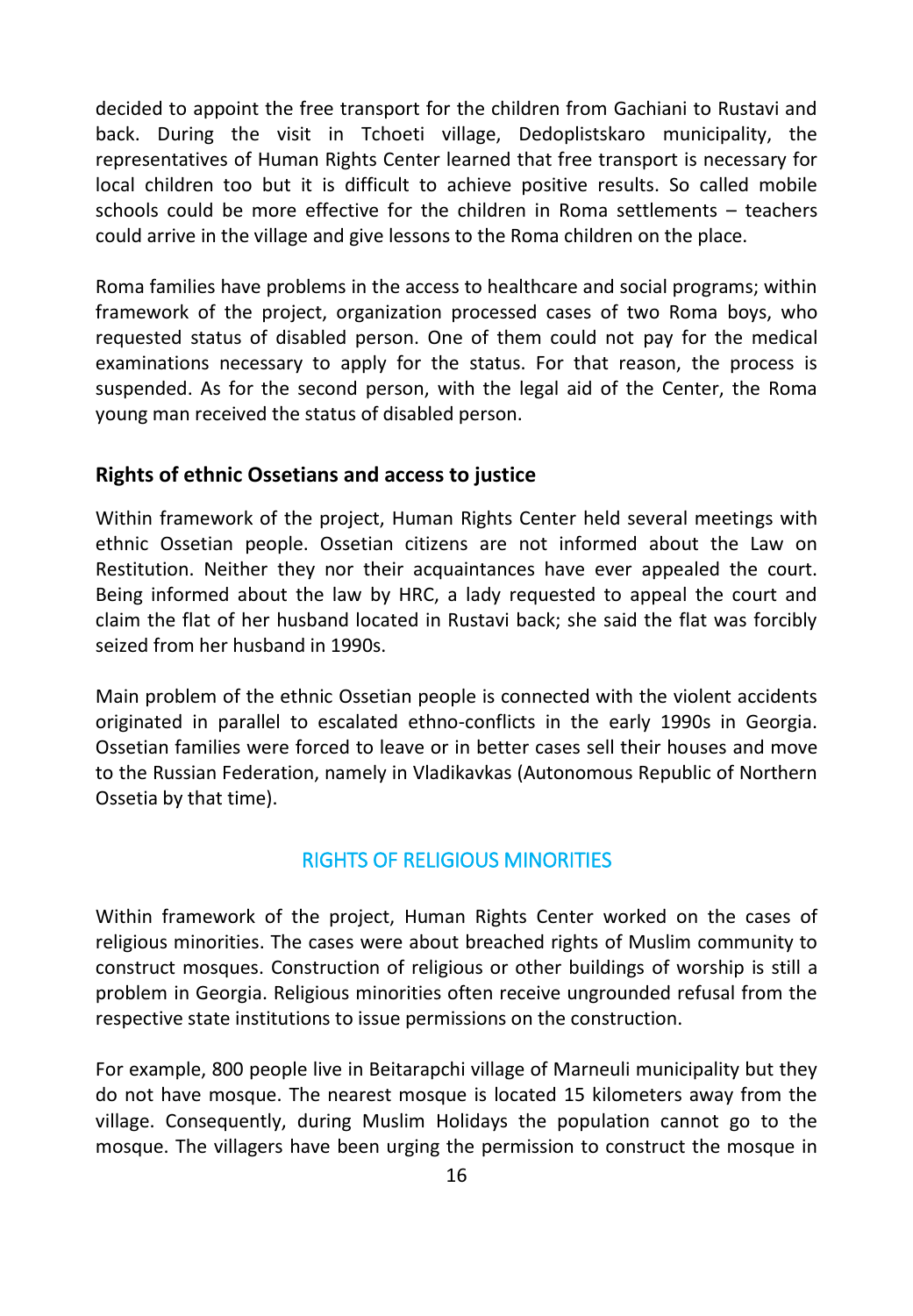their village from local and central governments for years. As locals clarified, they need to receive a state land based on long-term usufruct agreement, where they will be able to build the mosque with their own resources. Absolute majority of the Beitarapchi village population is Muslim. Similar problem was observed in Tivi village, Kvareli municipality, where Muslim population requests construction of the mosque. The Center advocates the problem of the Muslim communities with the National Agency for Religious Issues and Muslim Department. The decisions on the construction of mosques are not made yet. The local municipalities wait for the recommendation of the National Agency for Religious Issues, though the latter claims active engagement of the Muslim Department in the process. Both local administration and Religions Agency drag out the process.

## <span id="page-16-0"></span>PROBLEMS OF ALIEN CONVICTS IN PENITENTIARY ESTABLISHMENTS

Within framework of the project, the lawyers of Human Rights Center visited the penitentiary establishment # 17 in Rustavi,1 where they met 37 foreign prisoners, who represent ethnic and religious minorities in the penitentiary establishment. Mostly they are citizens of Armenia, Azerbaijan, Turkey, Iran, Bulgaria, Greece and Russia.

The convicts have problems to have access to justice and cannot appeal the court. More precisely, the convicts are not aware of their rights. When placed in the prison, the convicts were not informed or were not adequately informed about their rights. The convicts still are not aware of their rights; More precisely:

- Due to language barrier, the convicts are not properly informed about their criminal cases and court hearings. Often, they do not know under which particular article of the CCG they were convicted, how the trials were conducted. The convicts were either deprived of the possibility or could not properly participate in the court hearings of their cases.
- Majority of the convicts clarified that they were not provided with qualified interpreter during court hearings;
- The convicts stated they still have no access to the defense lawyers. They cannot hire private lawyers and are not informed about free legal aid services;

 $\ddot{\phantom{a}}$ 

<sup>&</sup>lt;sup>1</sup> The visit was made on April 12, 2016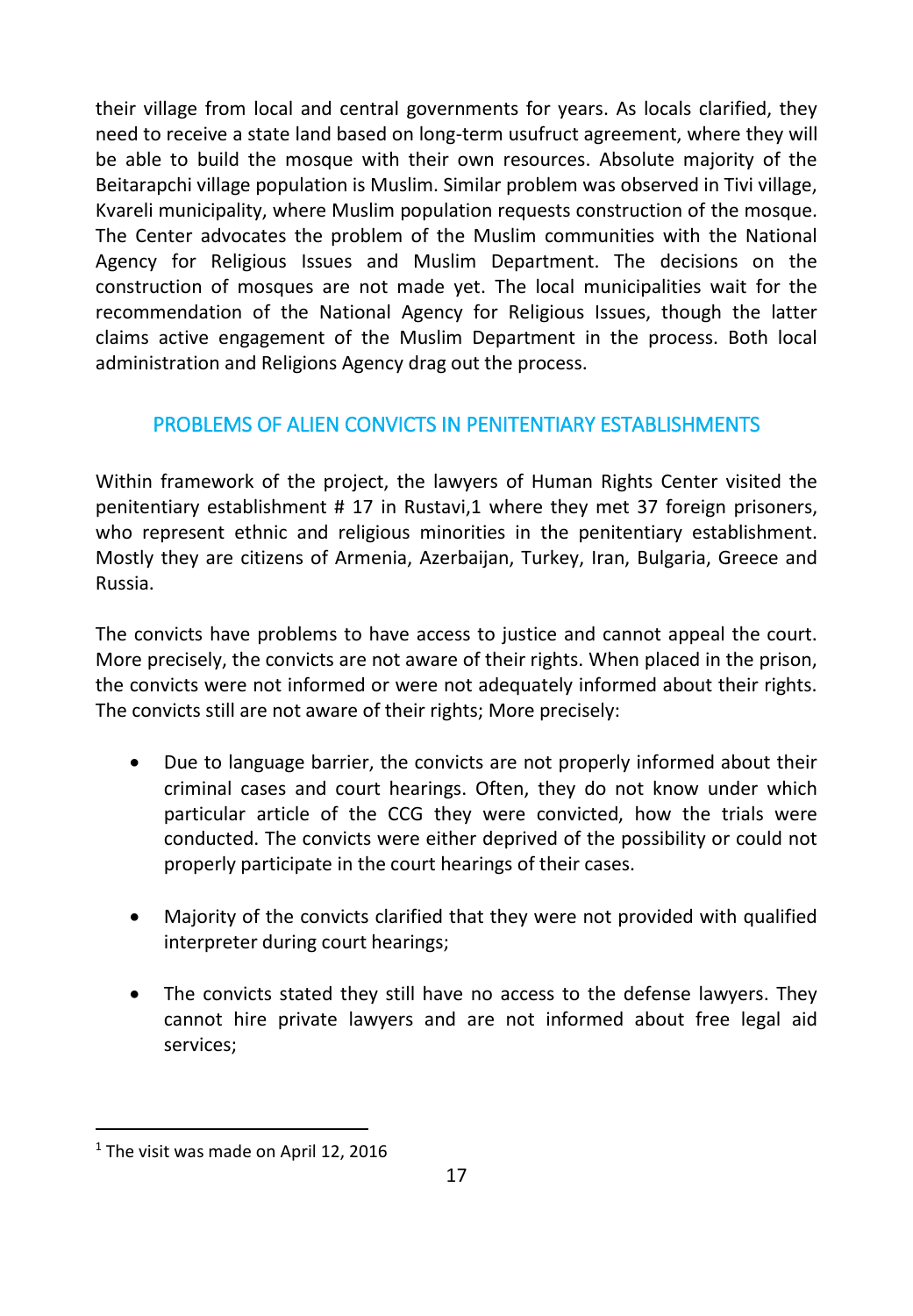- The convicts are not informed about the mechanism how to appeal the court. They cannot appeal the prosecutor's office, court, ministries or other institutions;
- The convicts are not well informed about the activities of the Public Defender's Office and nongovernmental organizations. They have never applied to them for help;
- The majority of convicts cannot appeal the President for pardon due to language barrier and limited access to the lawyer's service;
- The convicts stated they cannot appeal the negative decisions of the local councils about their early-release petitions at the court because of language barrier and limited access to the lawyer's defense.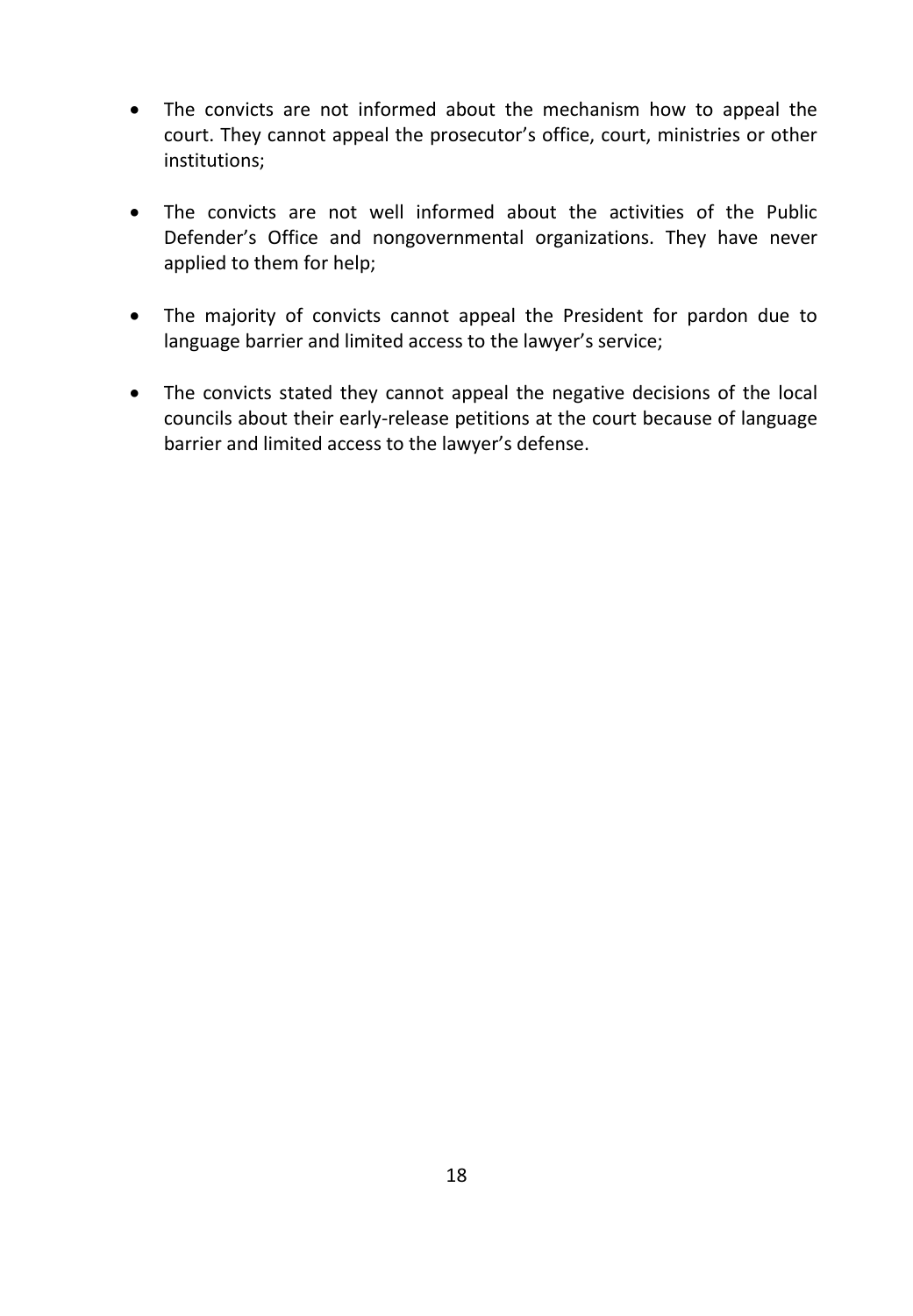## RECOMMENDATIONS

## <span id="page-18-0"></span>**Women's Rights**

#### **To the Ministry of Internal Affairs and Chief Prosecutor's Office**

It is necessary to supervise conscientiously and proper implementation of the requirements of the national and international laws by the police officers and prosecutors in relation to the cases of domestic violence and violence against women;

When the domestic violence fact is identified, the warning letter shall not be used as a victim-defense mechanism, which cannot have legal consequences;

Police officers shall record all those families, where facts of domestic violence were observed; they shall have effective communication with the victim women to identify their needs and to protect them from repeated violence;

A special department shall be created within the MIA and prosecutor's office which will recruit specially-trained investigators and prosecutors, who will specifically work on the investigation of the cases of domestic violence and violence against women;

The district police inspectors of police units shall organize regular meetings with the population of their respective districts to inform and raise awareness of the people about violence against women and domestic violence;

The district police officers shall have permanent communication with the families in their respective districts, where restraining or protective orders were issued for the prevention of future violence facts;

 **To the Ministry of Healthcare and Social Welfare and State Fund for Protection and Assistance of (statutory) Victims of Human Trafficking:**

To open a shelter for the victims of domestic violence in Kvemo Kartli region and one more shelter in Tbilisi, where victims will be able to rescue the harasser;

#### **To the Parliament of Georgia**

To create a special separate provision on femicide in the Criminal Code of Georgia;

To introduce relevant amendments to the Law of Georgia on Excise Duties so that the victims of domestic violence were free from paying the court excise duty when claiming divorce, identification of the residence place of their children and claiming the part of the common property from former husbands;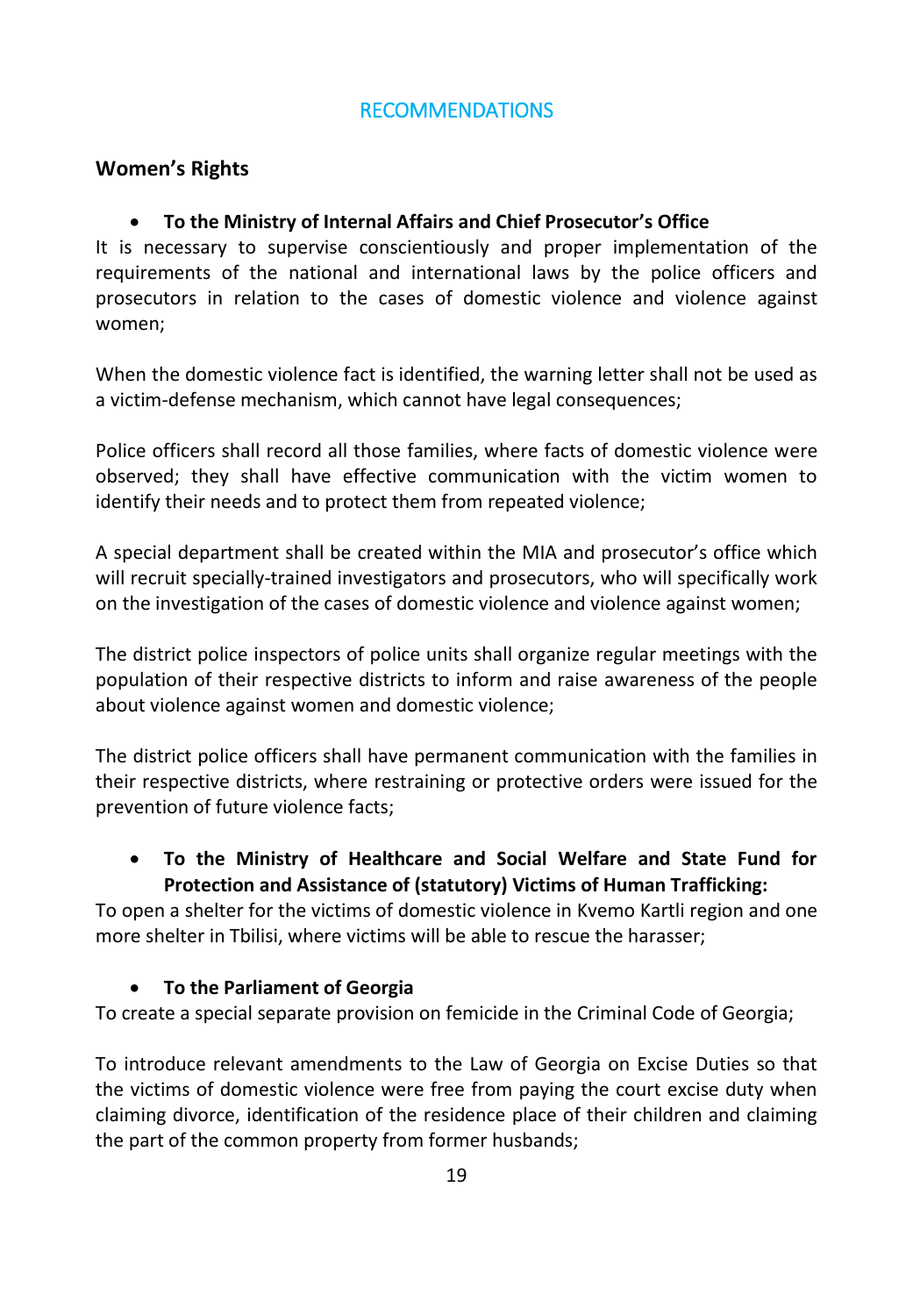## **To the Supreme Court of Georgia, High School of Justice and High Council of Justice:**

It is important to create and train a specialized group of judges in the judiciary system who will work specifically on the cases of domestic violence and violence against women;

## **Recommendations to the Government and Parliament of Georgia about respective legislative amendments with regard to the Female Genital Mutilation**

to timely ratify the Istanbul 2011 CoE Convention on Preventing and Combating Violence against Women and Domestic Violence, which includes special article on Female Genital Mutilation (Article 38);

to take all necessary measures to implement and enforce the December 18, 2014 Resolution (A/res/69/150) to combat violence against girls in the country.

## **Rights of Minorities**

#### **Recommendations for the investigation of the hate-crimes**

#### **To the MIA and Chief Prosecutor's Office**

When investigating the hate crimes, relevant measures shall be taken to identify the hate motive in the committed crimes;

To train the prosecutors and investigators to ensure more effective investigation of the hate-motivated crimes by them;

## **Recommendations aiming at the improved defense of the rights of the Roma people**

## **To the Ministry of Education and Science of Georgia:**

To take all necessary measures to ensure that Roma children could get compulsory education and appoint free transport where necessary

To create system of "mobile schools", that will enable the Roma children to get education in their residential settlements.

## **Recommendations about the access to justice in the penitentiary system**

**To the Ministry of Corrections:**